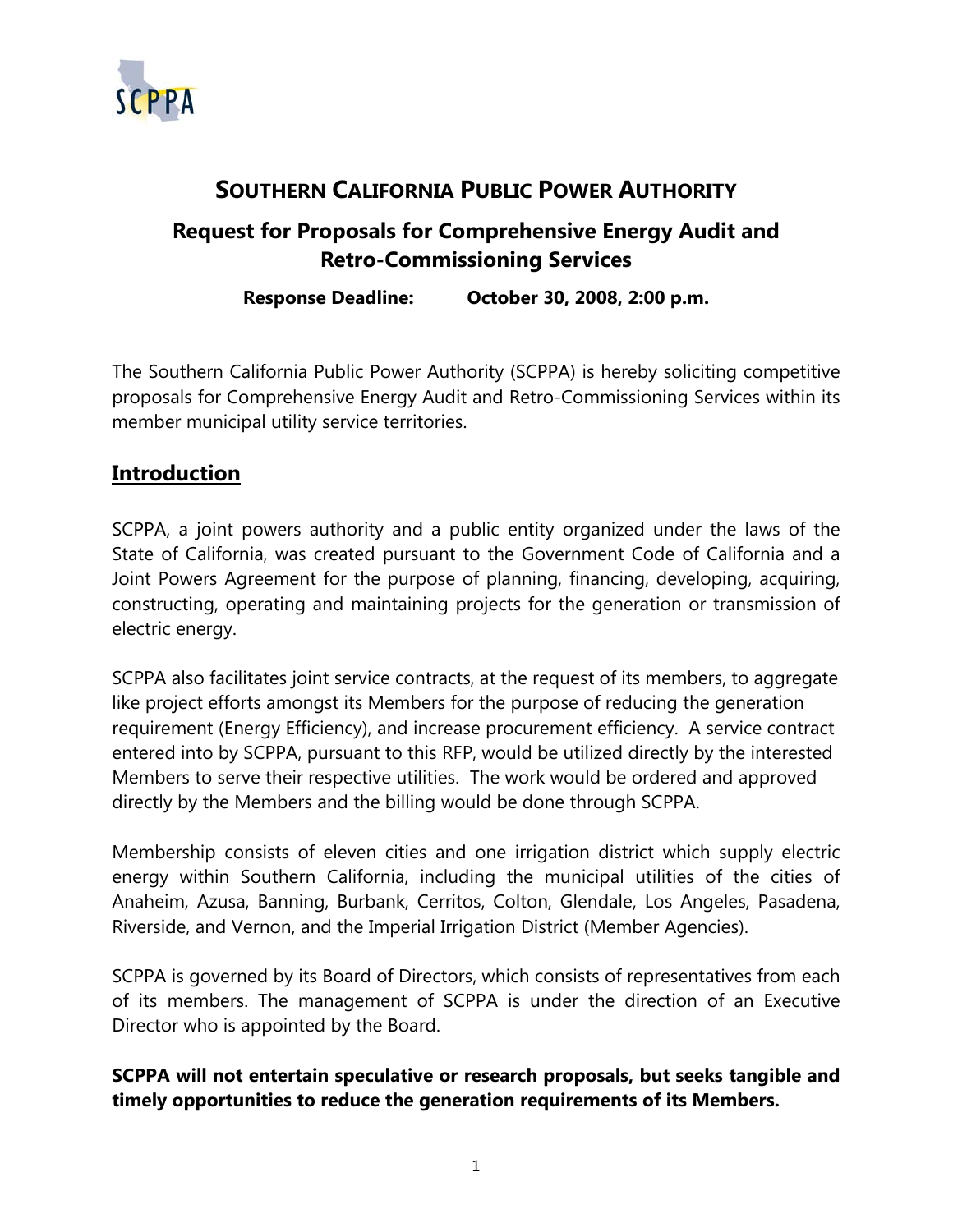

# **Areas of Interest**

Several SCPPA members have expressed an interest in developing programs to provide comprehensive energy audits and retro-commissioning services that meet LEED® requirements for their business customers on a standardized cost per square foot basis.

#### 1) **Conduct comprehensive energy audits and prepare detailed reports**:

- a. Collect general information for each customer facility.
	- i. Inventory existing systems and equipment.
	- ii. Provide analysis methodology, supporting calculations and assumptions used to derive Base Year Consumption and Reconcile with End Use Consumption Estimates.
- b. Develop list of potential Energy Conservation Measures (ECMs).
	- i. Specifically identify the energy improvements and operational changes that are recommended to be installed or implemented at customer facilities.
- c. Report detailed projections of energy and cost savings to be obtained at the facilities as a result of the installation of the recommended measures.
	- i. Present savings calculations utilizing assumptions, projections and baselines which best represent the true value of future energy or operational savings for the customer facilities.
- d. Detail the plan for installing or implementing the measures within the customer facilities.
	- i. Specify operations and maintenance procedures of the customer facility which will be affected by the installation/implementation of the proposed ECMs.
- e. Provide a detailed preliminary savings Measurement and Verification plan for each proposed ECM.

#### 2) **Develop a LEED® Compatible Retro-Commissioning Plan:**

- a. All buildings seeking LEED certification must provide documentation that a commissioning process that meets the LEED-EB Rating System guidelines has been completed at the facility, or provide a five-year plan for completing the process.
- b. The Retro-Commissioning Plan should include the following:
	- i. Equipment , systems, or specific measures to be included, or selection criteria for inclusion
	- ii. Plan for reviewing existing systems and related documentation
		- 1. Define current operational requirements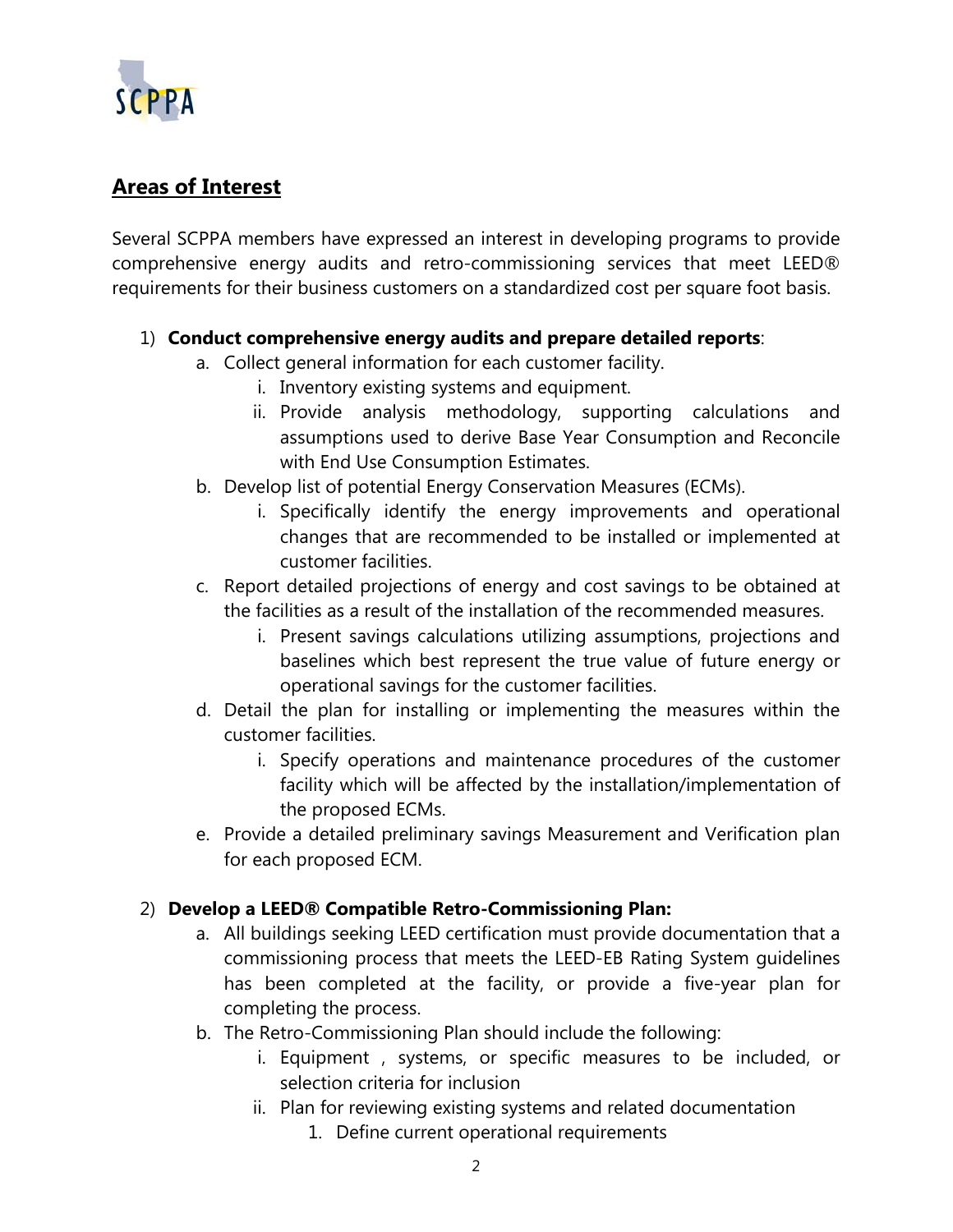

- 2. Detailed plan for equipment calibrations, maintenance checks and functional tests to be performed
- iii. Methods to be used in analyzing the monitored / trended data
- iv. Plan to asses and document the current operating strategies and sequences of operation for all systems and equipment included
- v. Strategies to be used in calculating energy impacts and implementation cost estimates for opportunities identified
- vi. Implementation schedule and reporting

### **Proposal Submission Required Elements**

- **1) Applicant Information**: Provide company Name, Address, Telephone, Name and title of contact person.
- 2) **Proposal:** Provide a detailed description of solutions to the Areas of Interest.
- 3) **Fees:** Describe how fees will be determined.
	- a) Include program fee components by work units as well as cost-per-square-foot.
	- b) Include any fee reduction opportunities through potential combinations of task elements at any single customer facility and/or volume thresholds.
- 4) **Timeline:** Provide a timeline for program development and implementation for each program element, customer facility grouping, Member participation, and any other natural sub-divisions of work.
- 5) **Experience:** Respondent will clearly identify project participants and management team.
	- a) Specify key employees and describe their experience and duties related to this RFP.
	- b) Provide a commitment statement for the retention and use of key employees as proposed, their availability to initiate and sustain the proposal, as well as planned supplement if not available to assure project delivery.
	- c) Respondent shall indicate any and all pending litigation that could affect the viability of respondent's proposal or respondent's financial stability.
	- d) Identify existing projects or programs which respondent developed and/or operates.

### **Proposal Submission Delivery Requirements**

One (1) hard copy of your response, including a letter of authentic offer with wet-ink authority signature, and any supporting documentation should be delivered prior to the end of business day on October 30, 2008 to: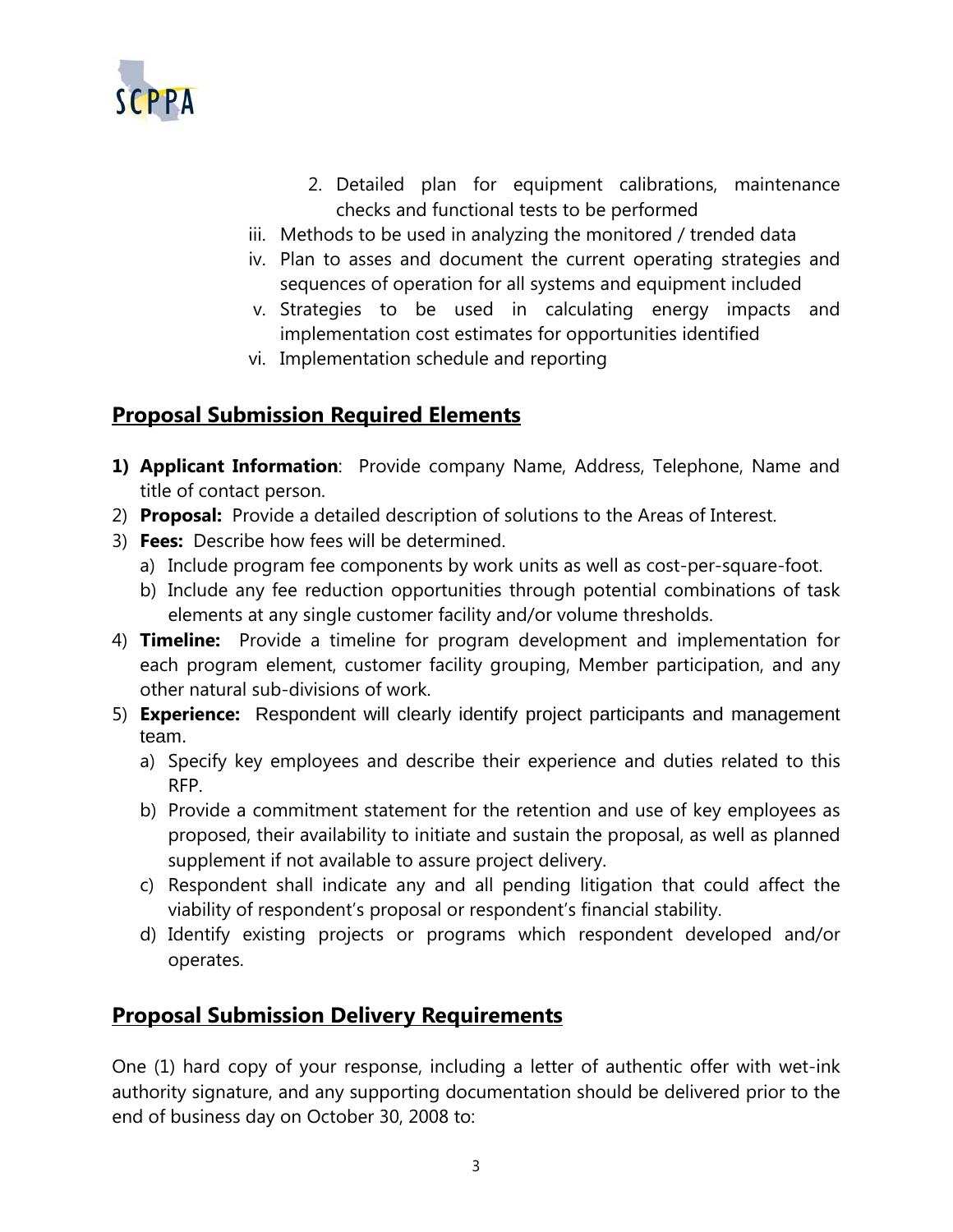

Southern California Public Power Authority 225 S. Lake Avenue, Suite 1250 Pasadena, California 91101

One soft copy of your proposal should also be delivered as above or alternately emailed to [dwalden@scppa.org.](mailto:dwalden@scppa.org) Clarification questions may also be addressed to David Walden at [dwalden@scppa.org](mailto:dwalden@scppa.org), (626) 793-9364; Fax 793-9461.

No contact should be made with the Board of Directors, Committee Members, or SCPPA Participating Members concerning this request for proposals.

All information received by SCPPA in response to this Request for Proposal is subject to the California Public Records Act and all submissions may be subject to review in the event of an Audit.

### **Proposal Terms and Conditions**

- 1) SCPPA desires to enter exclusive negotiations with the proposer once selected as may be defined through a signed letter of intent and defined term.
- 2) SCPPA shall determine at its sole discretion the value of any and/or all proposals including price and non-price attributes.
- 3) Proposals may be sub-divided or combined with other proposals, at SCPPA's sole discretion.
- 4) SCPPA shall perform an initial screening evaluation to identify and eliminate any proposals that are not responsive to the RFP, do not meet the minimum requirements set forth in the RFP, are clearly not economically competitive with other proposals, or are submitted by respondents that lack appropriate creditworthiness, sufficient financial resources, or qualifications to provide dependable and reliable services.
- 5) SCPPA may entertain or eliminate proposals immediately upon receipt or at any future time if not clearly defined in the proposal as the end of the period of offer.
- 6) SCPPA reserves the right, without qualification and in its sole discretion, to accept or reject any or all proposals for any reason without explanation to the respondent, or to make the award to that respondent, who, in the opinion of SCPPA, will provide the most value to SCPPA and its customers.
- 7) SCPPA may decline to enter into a power purchase arrangement or any other agreement or contract with any respondent, terminate negotiations with any respondent, or to abandon the RFP process in its entirety.